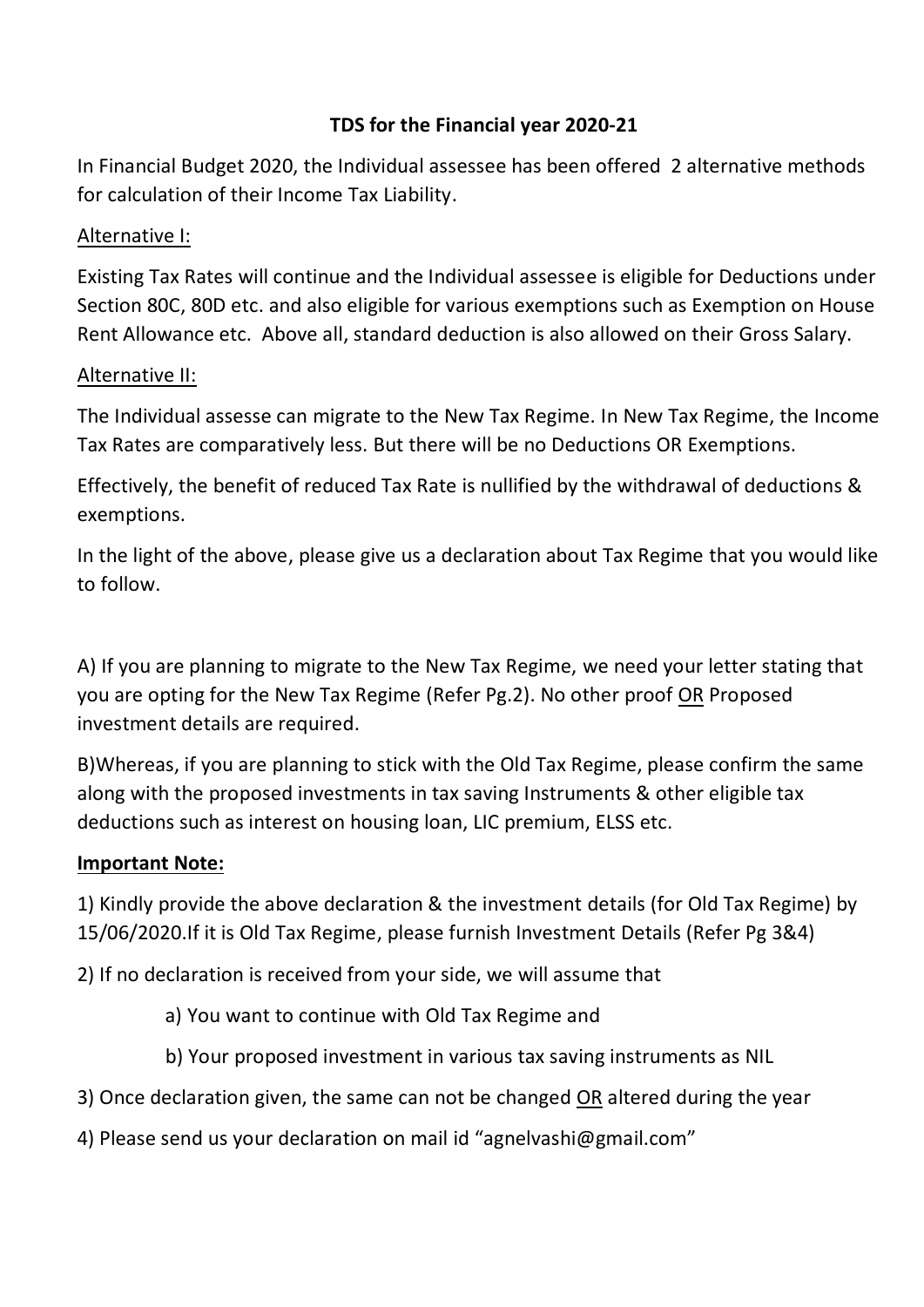# **Declaration for NEW TAX REGIME A.Y. 2021- 2022 F.Y. 2020 - 2021**

Name:

PAN (Mandatory):

Address:

I will be interested in availing the reduced Income Tax Rates as per NEW TAX REGIME. Accordingly, deduct TDS as per New Tax Slabs

Signature:

Date:

Email id:

Mobile Number: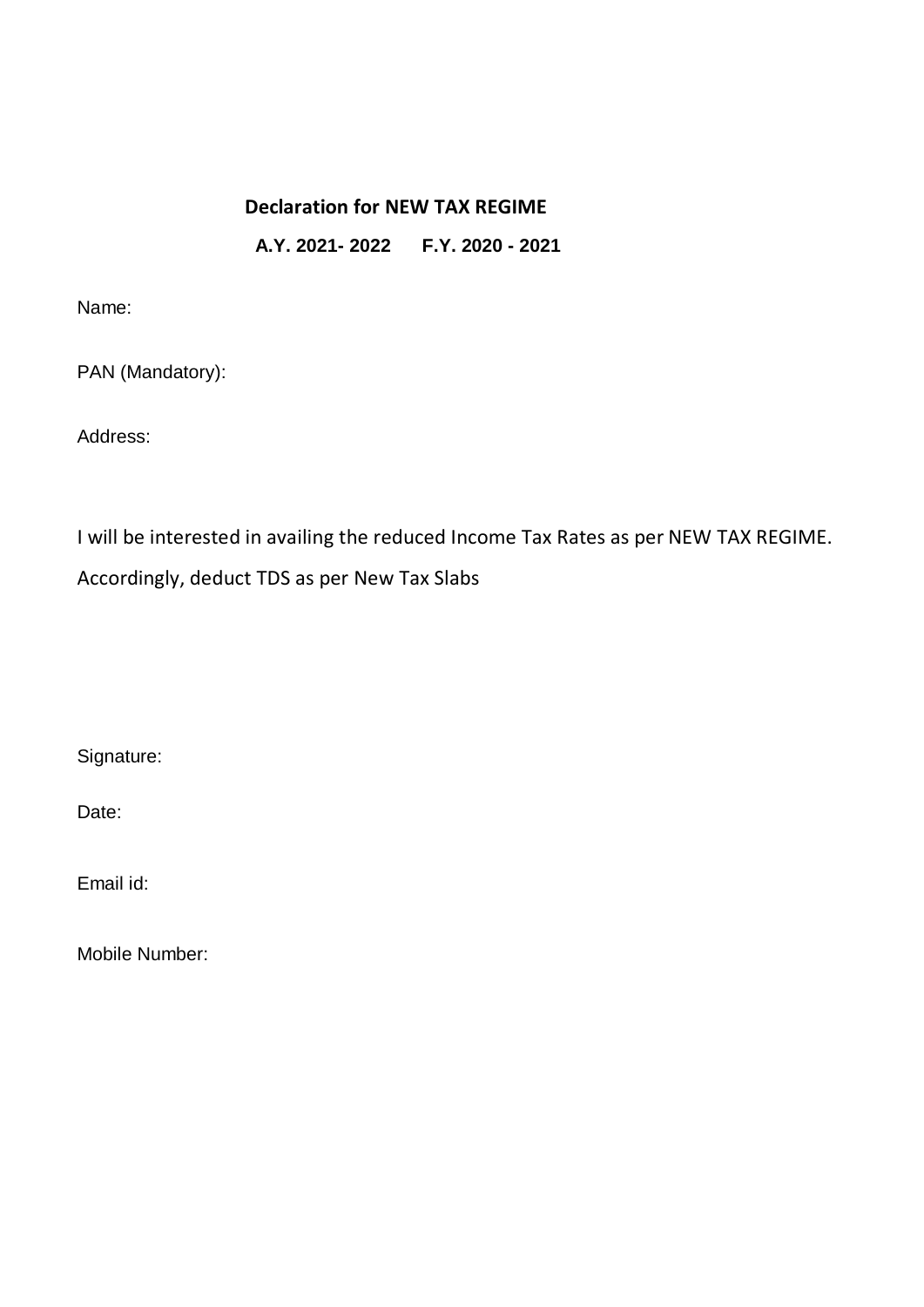## **DECLARATION FOR INCOME TAX(For Old Tax Regime)**

A.Y. 2021- 2022 F.Y. 2020 - 2021

Name: Name: PAN (Mandatory):

Address:

#### **Proposed Payments / Investments for claiming deduction under the Income Tax Act 1961**

| Sr. No.        | <b>Particulars</b>                                                                                                                                           |               |                                                                 | <b>Amount</b> |  |
|----------------|--------------------------------------------------------------------------------------------------------------------------------------------------------------|---------------|-----------------------------------------------------------------|---------------|--|
| 1              | Payments of Insurance Premiums<br>a. Self<br>b. Spouse*<br>c. Dependent Children*                                                                            | ₹<br>₹<br>₹   |                                                                 | ₹             |  |
| $\overline{2}$ | <b>Investment into Public Provident Fund</b>                                                                                                                 |               |                                                                 | ₹             |  |
| $\overline{3}$ | <b>Investment into National Savings Certificates</b>                                                                                                         |               |                                                                 | ₹             |  |
| $\overline{4}$ | Accrued Interest on NSC (Give Details)<br>Date of<br>Date of<br>Investment<br>Maturity<br>₹<br>₹<br>₹<br>₹<br>₹<br>₹                                         | <b>Amount</b> | Accrued<br><i><b>Interest</b></i><br>₹<br>₹<br>₹<br>₹<br>₹<br>₹ | ₹             |  |
| 5              | <b>Investment into Unit Linked Insurance Scheme</b>                                                                                                          |               |                                                                 | ₹             |  |
| 6              | <b>Investment into Infrastructure Bonds</b>                                                                                                                  |               |                                                                 | ₹             |  |
| $\overline{7}$ | <b>Payment of Children Tuition Fees</b>                                                                                                                      |               |                                                                 | ₹             |  |
| 8              | Payment of Premium under Pension Plan                                                                                                                        | ₹             |                                                                 |               |  |
| 9              | Payment of Premium under Mediclaim                                                                                                                           | ₹             |                                                                 |               |  |
| 10             | Payment of Education Loan Interest                                                                                                                           | ₹             |                                                                 |               |  |
| 11             | Repayment of Housing Loan<br>$\triangleright$ Towards Principal<br>$\triangleright$ Towards Interest<br>Under Construction ( ) Self Occupied<br>Date of Loan | ₹             |                                                                 |               |  |
| 12             | Other Payments / Investments (Please Specify)                                                                                                                |               |                                                                 | ₹             |  |

*\*Payment Proof & Declaration for non-claiming by the other party should be attached*

**DECLARATION**

I hereby declare that above information is correct and undertake to inform changes, if any, in the above facts.

I hereby confirm that I shall submit necessary proof of Investment details and rent receipts by **December 31<sup>st</sup>** failing which the tax relief computed shall be withdrawn.I also undertake that any liability towards Income Tax arising out of a wrong declaration will be my sole responsibility.